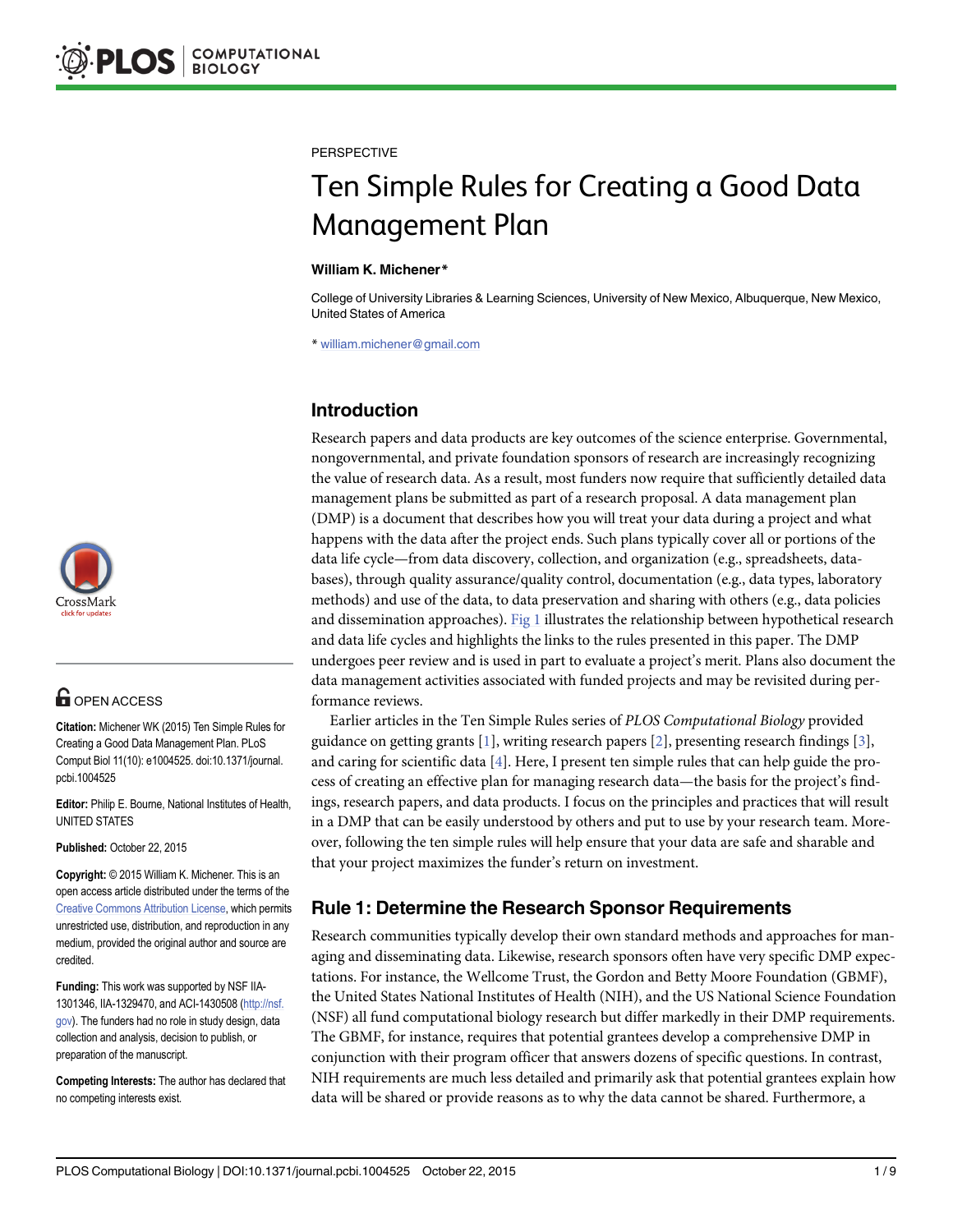<span id="page-1-0"></span>

[Fig 1. R](#page-0-0)elationship of the research life cycle (A) to the data life cycle (B); note: highlighted circles refer to the rules that are most closely linked to the steps of the data life cycle. As part of the research life cycle (A), many researchers (1) test ideas and hypotheses by (2) acquiring data that are (3) incorporated into various analyses and visualizations, leading to interpretations that are then (4) published in the literature and disseminated via other mechanisms (e.g., conference presentations, blogs, tweets), and that often lead back to (1) new ideas and hypotheses. During the data life cycle (B), researchers typically (1) develop a plan for how data will be managed during and after the project; (2) discover and acquire existing data and (3) collect and organize new data; (4) assure the quality of the data; (5) describe the data (i.e., ascribe metadata); (6) use the data in analyses, models, visualizations, etc.; and (7) preserve and (8) share the data with others (e.g., researchers, students, decision makers), possibly leading to new ideas and hypotheses.

doi:10.1371/journal.pcbi.1004525.g001

single research sponsor (such as the NSF) may have different requirements that are established for individual divisions and programs within the organization. Note that plan requirements may not be labeled as such; for example, the National Institutes of Health guidelines focus largely on data sharing and are found in a document entitled "NIH Data Sharing Policy and Implementation Guidance" ([http://grants.nih.gov/grants/policy/data\\_sharing/data\\_sharing\\_](http://grants.nih.gov/grants/policy/data_sharing/data_sharing_guidance.htm) [guidance.htm](http://grants.nih.gov/grants/policy/data_sharing/data_sharing_guidance.htm)).

Significant time and effort can be saved by first understanding the requirements set forth by the organization to which you are submitting a proposal. Research sponsors normally provide DMP requirements in either the public request for proposals (RFP) or in an online grant proposal guide. The DMPTool [\(https://dmptool.org/\)](https://dmptool.org/) and DMPonline [\(https://dmponline.dcc.ac.](https://dmponline.dcc.ac.uk/)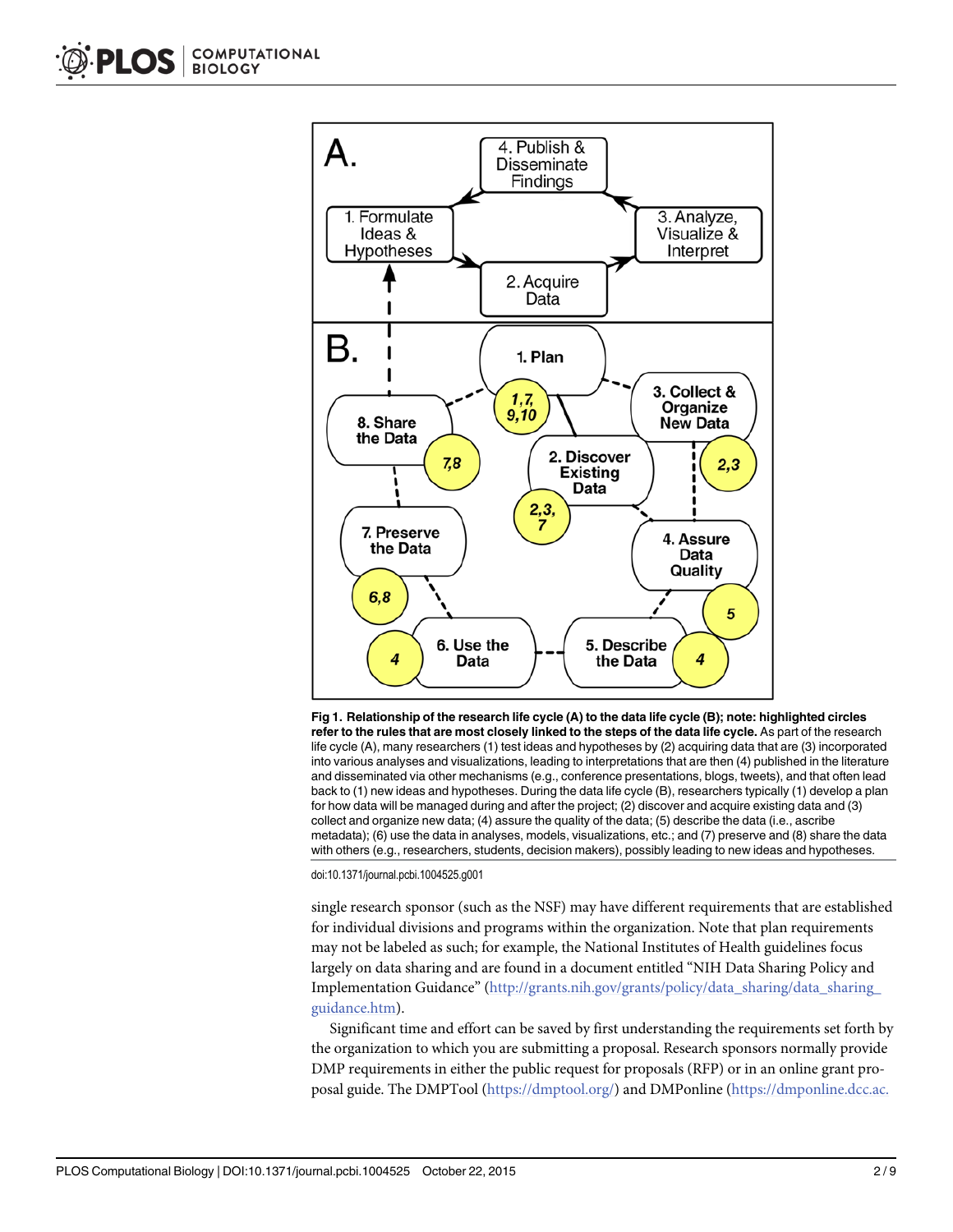[uk/](https://dmponline.dcc.ac.uk/)) websites are also extremely valuable resources that provide updated funding agency plan requirements (for the US and United Kingdom, respectively) in the form of templates that are usually accompanied with annotated advice for filling in the template. The DMPTool website also includes numerous example plans that have been published by DMPTool users. Such examples provide an indication of the depth and breadth of detail that are normally included in a plan and often lead to new ideas that can be incorporated in your plan.

Regardless of whether you have previously submitted proposals to a particular funding program, it is always important to check the latest RFP, as well as the research sponsor's website, to verify whether requirements have recently changed and how. Furthermore, don't hesitate to contact the responsible program officer(s) that are listed in a specific solicitation to discuss sponsor requirements or to address specific questions that arise as you are creating a DMP for your proposed project. Keep in mind that the principle objective should be to create a plan that will be useful for your project. Thus, good data management plans can and often do contain more information than is minimally required by the research sponsor. Note, though, that some sponsors constrain the length of DMPs (e.g., two-page limit); in such cases, a synopsis of your more comprehensive plan can be provided, and it may be permissible to include an appendix, supplementary file, or link.

# Rule 2: Identify the Data to Be Collected

Every component of the DMP depends upon knowing how much and what types of data will be collected. Data volume is clearly important, as it normally costs more in terms of infrastructure and personnel time to manage 10 terabytes of data than 10 megabytes. But, other characteristics of the data also affect costs as well as metadata, data quality assurance and preservation strategies, and even data policies. A good plan will include information that is sufficient to understand the nature of the data that is collected, including:

- Types. A good first step is to list the various types of data that you expect to collect or create. This may include text, spreadsheets, software and algorithms, models, images and movies, audio files, and patient records. Note that many research sponsors define data broadly to include physical collections, software and code, and curriculum materials.
- Sources. Data may come from direct human observation, laboratory and field instruments, experiments, simulations, and compilations of data from other studies. Reviewers and sponsors may be particularly interested in understanding if data are proprietary, are being compiled from other studies, pertain to human subjects, or are otherwise subject to restrictions in their use or redistribution.
- Volume. Both the total volume of data and the total number of files that are expected to be collected can affect all other data management activities.
- Data and file formats. Technology changes and formats that are acceptable today may soon be obsolete. Good choices include those formats that are nonproprietary, based upon open standards, and widely adopted and preferred by the scientific community (e.g., Comma Separated Values [CSV] over Excel [.xls, xlsx]). Data are more likely to be accessible for the long term if they are uncompressed, unencrypted, and stored using standard character encodings such as UTF-16.

The precise types, sources, volume, and formats of data may not be known beforehand, depending on the nature and uniqueness of the research. In such case, the solution is to itera-tively update the plan (see [Rule 9](#page-6-0)).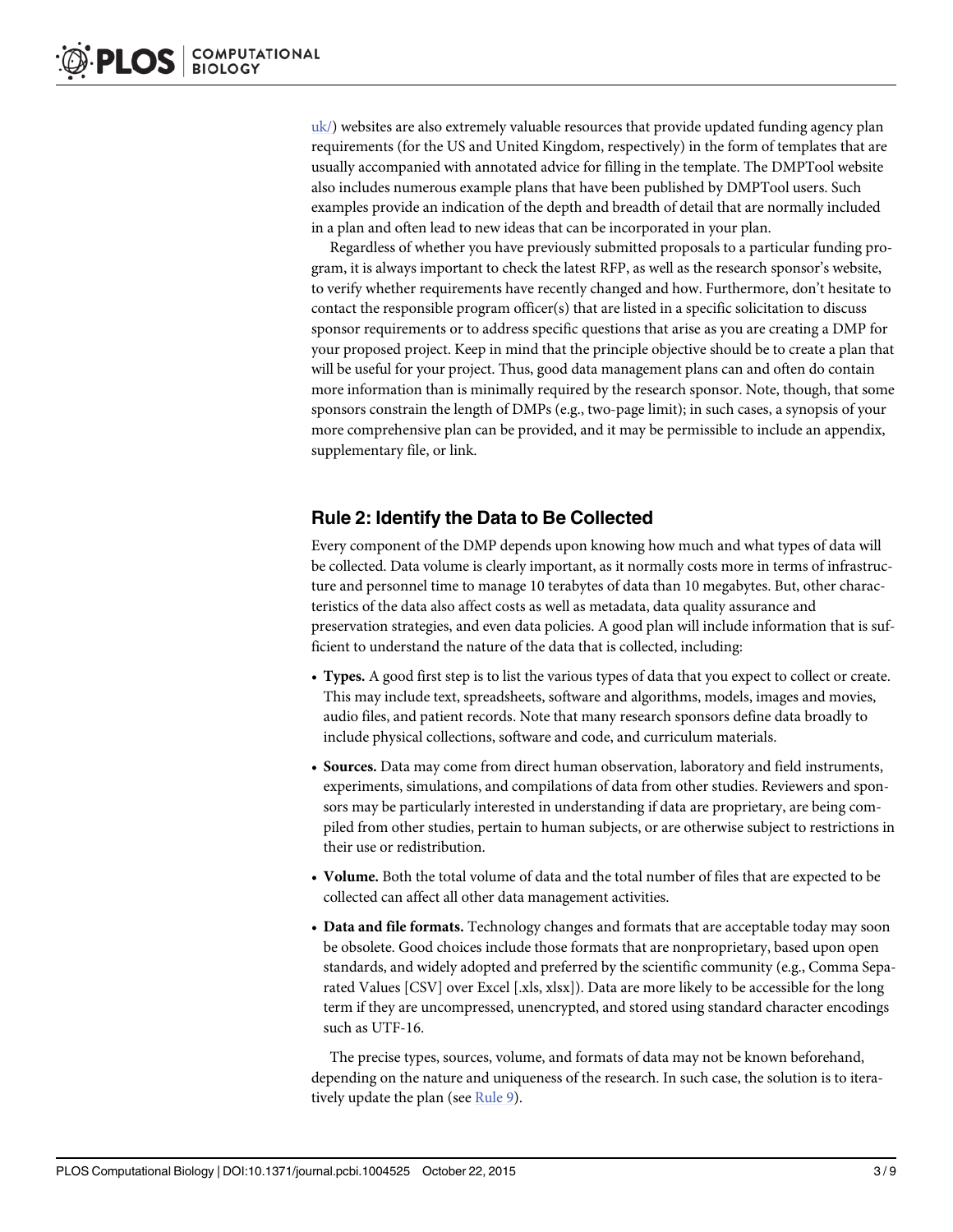#### <span id="page-3-0"></span>Rule 3: Define How the Data Will Be Organized

Once there is an understanding of the volume and types of data to be collected, a next obvious step is to define how the data will be organized and managed. For many projects, a small number of data tables will be generated that can be effectively managed with commercial or open source spreadsheet programs like Excel and OpenOffice Calc. Larger data volumes and usage constraints may require the use of relational database management systems (RDBMS) for linked data tables like ORACLE or mySQL, or a Geographic Information System (GIS) for geospatial data layers like ArcGIS, GRASS, or QGIS.

The details about how the data will be organized and managed could fill many pages of text and, in fact, should be recorded as the project evolves. However, in drafting a DMP, it is most helpful to initially focus on the types and, possibly, names of the products that will be used. The software tools that are employed in a project should be amenable to the anticipated tasks. A spreadsheet program, for example, would be insufficient for a project in which terabytes of data are expected to be generated, and a sophisticated RDMBS may be overkill for a project in which only a few small data tables will be created. Furthermore, projects dependent upon a GIS or RDBMS may entail considerable software costs and design and programming effort that should be planned and budgeted for upfront (see [Rules 9](#page-6-0) and  $10$ ). Depending on sponsor requirements and space constraints, it may also be useful to specify conventions for file naming, persistent unique identifiers (e.g., Digital Object Identifiers [DOIs]), and versioning control (for both software and data products).

#### Rule 4: Explain How the Data Will Be Documented

Rows and columns of numbers and characters have little to no meaning unless they are documented in some fashion. Metadata—the details about what, where, when, why, and how the data were collected, processed, and interpreted—provide the information that enables data and files to be discovered, used, and properly cited. Metadata include descriptions of how data and files are named, physically structured, and stored as well as details about the experiments, analytical methods, and research context. It is generally the case that the utility and longevity of data relate directly to how complete and comprehensive the metadata are. The amount of effort devoted to creating comprehensive metadata may vary substantially based on the complexity, types, and volume of data.

A sound documentation strategy can be based on three steps. First, identify the types of information that should be captured to enable a researcher like you to discover, access, interpret, use, and cite your data. Second, determine whether there is a community-based metadata schema or standard (i.e., preferred sets of metadata elements) that can be adopted. As examples, variations of the Dublin Core Metadata Initiative Abstract Model are used for many types of data and other resources, ISO (International Organization for Standardization) 19115 is used for geospatial data, ISA-Tab file format is used for experimental metadata, and Ecological Metadata Language (EML) is used for many types of environmental data. In many cases, a specific metadata content standard will be recommended by a target data repository, archive, or domain professional organization. Third, identify software tools that can be employed to create and manage metadata content (e.g., Metavist, Morpho). In lieu of existing tools, text files (e.g., readme.txt) that include the relevant metadata can be included as headers to the data files.

A best practice is to assign a responsible person to maintain an electronic lab notebook, in which all project details are maintained. The notebook should ideally be routinely reviewed and revised by another team member, as well as duplicated (see [Rules 6](#page-4-0) and [9](#page-6-0)). The metadata recorded in the notebook provide the basis for the metadata that will be associated with data products that are to be stored, reused, and shared.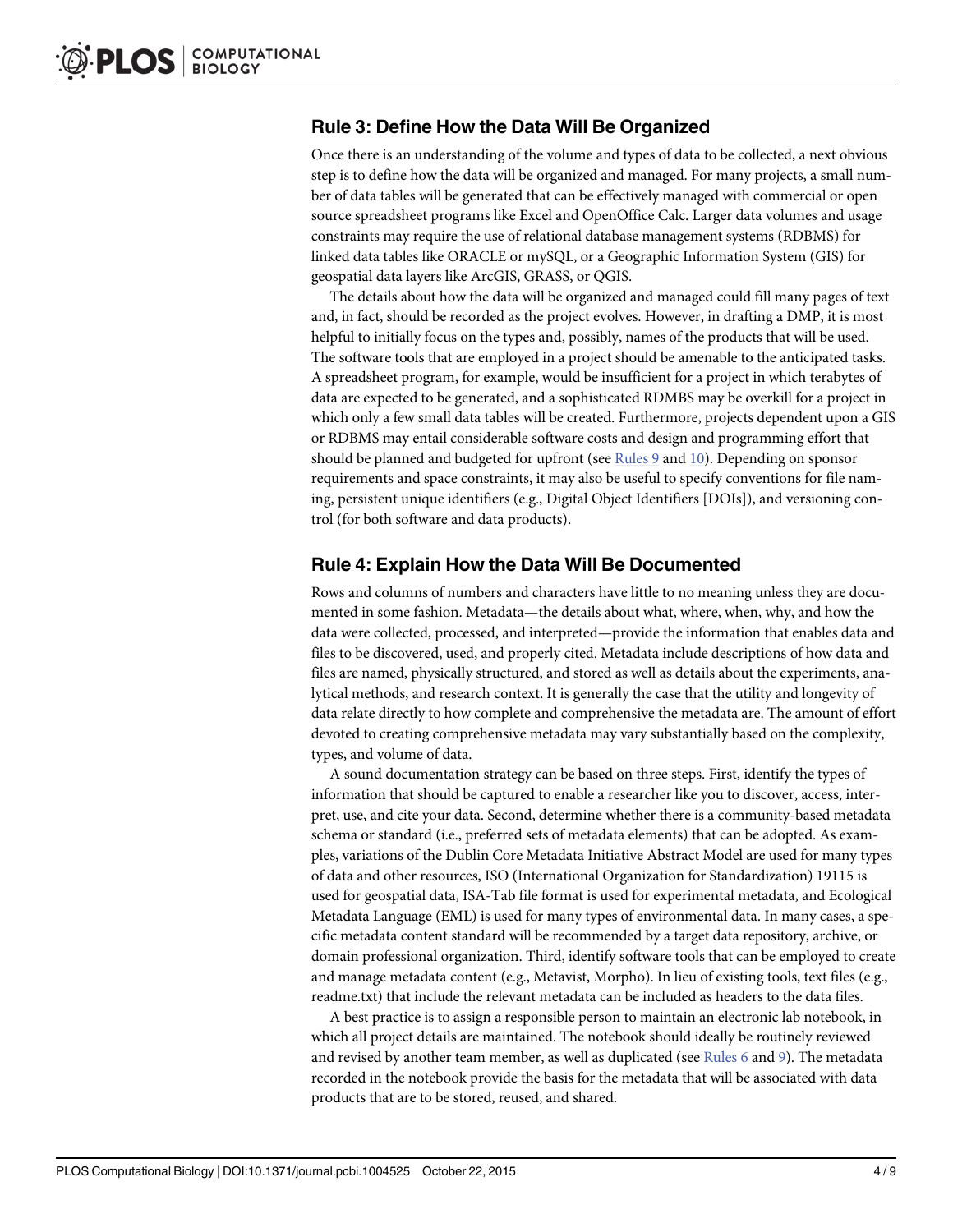#### <span id="page-4-0"></span>Rule 5: Describe How Data Quality Will Be Assured

Quality assurance and quality control (QA/QC) refer to the processes that are employed to measure, assess, and improve the quality of products (e.g., data, software, etc.). It may be necessary to follow specific QA/QC guidelines depending on the nature of a study and research sponsorship; such requirements, if they exist, are normally stated in the RFP. Regardless, it is good practice to describe the QA/QC measures that you plan to employ in your project. Such measures may encompass training activities, instrument calibration and verification tests, double-blind data entry, and statistical and visualization approaches to error detection. Simple graphical data exploration approaches (e.g., scatterplots, mapping) can be invaluable for detecting anomalies and errors.

#### Rule 6: Present a Sound Data Storage and Preservation Strategy

A common mistake of inexperienced (and even many experienced) researchers is to assume that their personal computer and website will live forever. They fail to routinely duplicate their data during the course of the project and do not see the benefit of archiving data in a secure location for the long term. Inevitably, though, papers get lost, hard disks crash, URLs break, and tapes and other media degrade, with the result that the data become unavailable for use by both the originators and others. Thus, data storage and preservation are central to any good data management plan. Give careful consideration to three questions:

- 1. How long will the data be accessible?
- 2. How will data be stored and protected over the duration of the project?
- 3. How will data be preserved and made available for future use?

The answer to the first question depends on several factors. First, determine whether the research sponsor or your home institution have any specific requirements. Usually, all data do not need to be retained, and those that do need not be retained forever. Second, consider the intrinsic value of the data. Observations of phenomena that cannot be repeated (e.g., astronomical and environmental events) may need to be stored indefinitely. Data from easily repeatable experiments may only need to be stored for a short period. Simulations may only need to have the source code, initial conditions, and verification data stored. In addition to explaining how data will be selected for short-term storage and long-term preservation, remember to also highlight your plans for the accompanying metadata and related code and algorithms that will allow others to interpret and use the data (see [Rule 4\)](#page-3-0).

Develop a sound plan for storing and protecting data over the life of the project. A good approach is to store at least three copies in at least two geographically distributed locations (e.g., original location such as a desktop computer, an external hard drive, and one or more remote sites) and to adopt a regular schedule for duplicating the data (i.e., backup). Remote locations may include an offsite collaborator's laboratory, an institutional repository (e.g., your departmental, university, or organization's repository if located in a different building), or a commercial service, such as those offered by Amazon, Dropbox, Google, and Microsoft. The backup schedule should also include testing to ensure that stored data files can be retrieved.

Your best bet for being able to access the data 20 years beyond the life of the project will likely require a more robust solution (i.e., question 3 above). Seek advice from colleagues and librarians to identify an appropriate data repository for your research domain. Many disciplines maintain specific repositories such as GenBank for nucleotide sequence data and the Protein Data Bank for protein sequences. Likewise, many universities and organizations also host institutional repositories, and there are numerous general science data repositories such as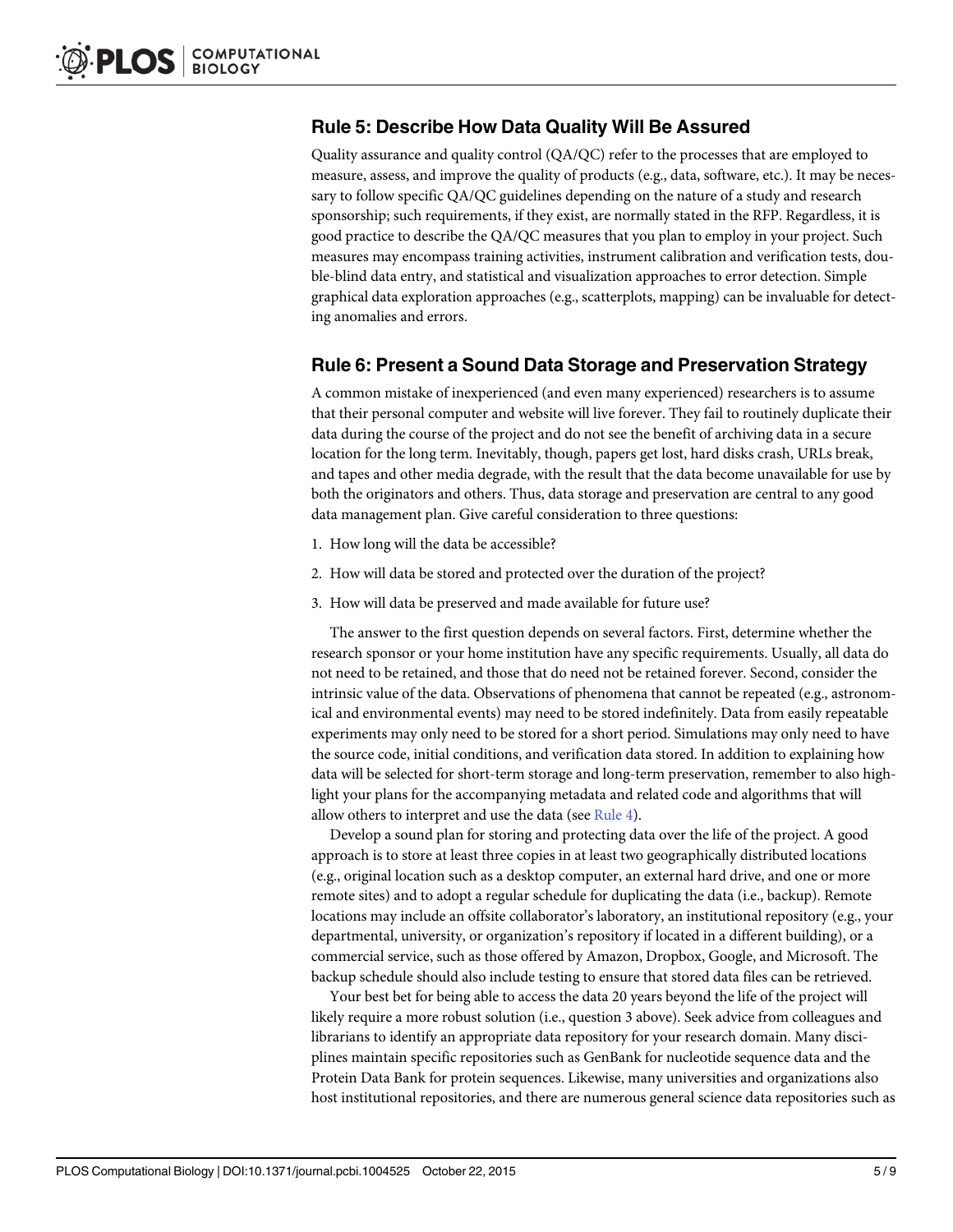Dryad ([http://datadryad.org/\)](http://datadryad.org/), figshare [\(http://figshare.com/\)](http://figshare.com/), and Zenodo [\(http://zenodo.org/](http://zenodo.org/) ). Alternatively, one can easily search for discipline-specific and general-use repositories via online catalogs such as <http://www.re3data.org/> (i.e., REgistry of REsearch data REpositories) and [http://www.biosharing.org](http://www.biosharing.org/) (i.e., BioSharing). It is often considered good practice to deposit code in a host repository like GitHub that specializes in source code management as well as some types of data like large files and tabular data (see <https://github.com/>). Make note of any repository-specific policies (e.g., data privacy and security, requirements to submit associated code) and costs for data submission, curation, and backup that should be included in the DMP and the proposal budget.

# Rule 7: Define the Project's Data Policies

Despite what may be a natural proclivity to avoid policy and legal matters, researchers cannot afford to do so when it comes to data. Research sponsors, institutions that host research, and scientists all have a role in and obligation for promoting responsible and ethical behavior. Consequently, many research sponsors require that DMPs include explicit policy statements about how data will be managed and shared. Such policies include:

- licensing or sharing arrangements that pertain to the use of preexisting materials;
- plans for retaining, licensing, sharing, and embargoing (i.e., limiting use by others for a period of time) data, code, and other materials; and
- legal and ethical restrictions on access and use of human subject and other sensitive data.

Unfortunately, policies and laws often appear or are, in fact, confusing or contradictory. Furthermore, policies that apply within a single organization or in a given country may not apply elsewhere. When in doubt, consult your institution's office of sponsored research, the relevant Institutional Review Board, or the program officer(s) assigned to the program to which you are applying for support.

Despite these caveats, it is usually possible to develop a sound policy by following a few simple steps. First, if preexisting materials, such as data and code, are being used, identify and include a description of the relevant licensing and sharing arrangements in your DMP. Explain how third party software or libraries are used in the creation and release of new software. Note that proprietary and intellectual property rights (IPR) laws and export control regulations may limit the extent to which code and software can be shared.

Second, explain how and when the data and other research products will be made available. Be sure to explain any embargo periods or delays such as publication or patent reasons. A common practice is to make data broadly available at the time of publication, or in the case of graduate students, at the time the graduate degree is awarded. Whenever possible, apply standard rights waivers or licenses, such as those established by Open Data Commons (ODC) and Creative Commons (CC), that guide subsequent use of data and other intellectual products (see <http://creativecommons.org/> and [http://opendatacommons.org/licenses/pddl/summary/\)](http://opendatacommons.org/licenses/pddl/summary/). The CC0 license and the ODC Public Domain Dedication and License, for example, promote unrestricted sharing and data use. Nonstandard licenses and waivers can be a significant barrier to reuse.

Third, explain how human subject and other sensitive data will be treated (e.g., see  $\frac{\text{http://}}{\text{http://}}$  $\frac{\text{http://}}{\text{http://}}$  $\frac{\text{http://}}{\text{http://}}$ [privacyruleandresearch.nih.gov/](http://privacyruleandresearch.nih.gov/) for information pertaining to human health research regulations set forth in the US Health Insurance Portability and Accountability Act). Many research sponsors require that investigators engaged in human subject research approaches seek or receive prior approval from the appropriate Institutional Review Board before a grant proposal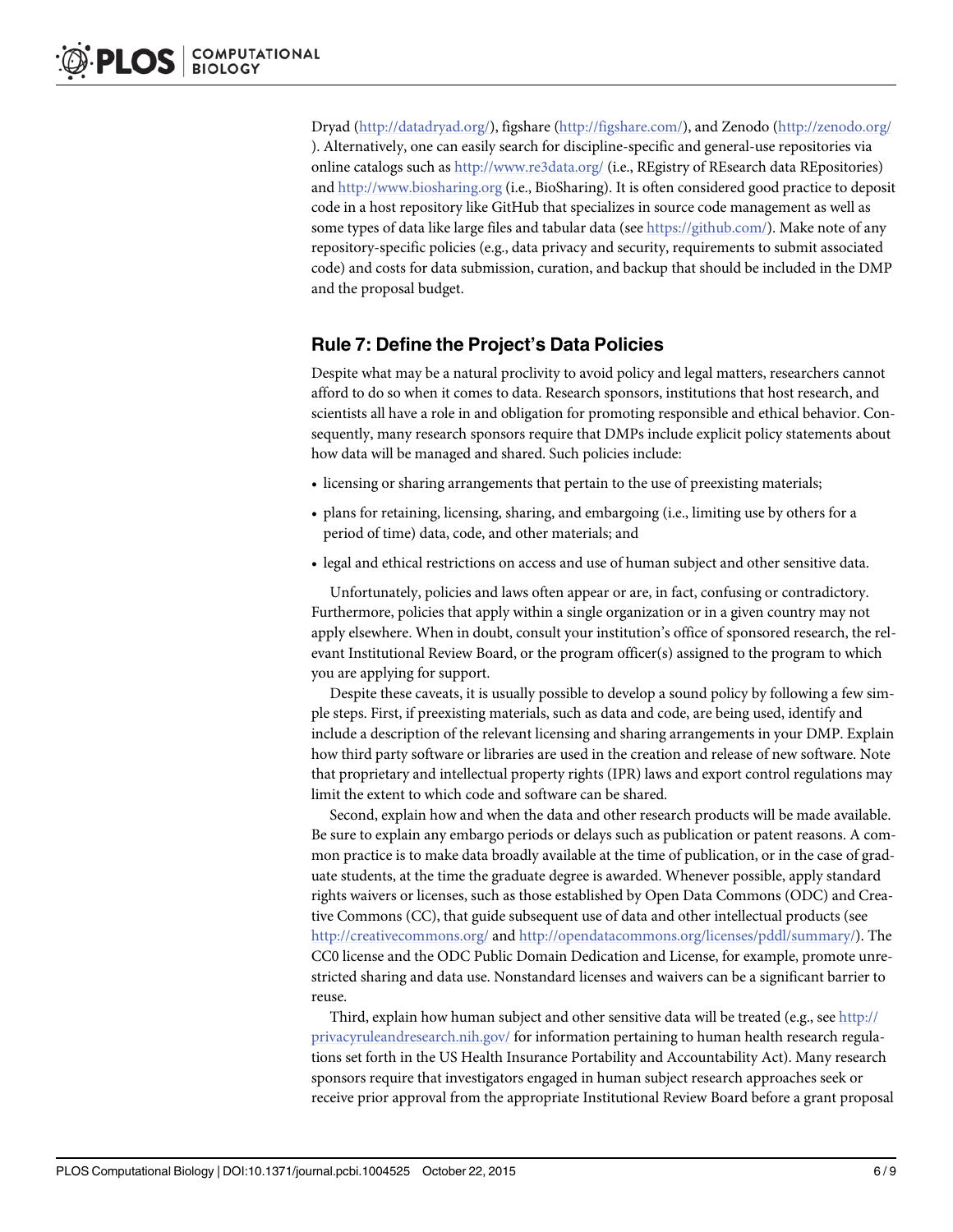<span id="page-6-0"></span>is submitted and, certainly, receive approval before the actual research is undertaken. Approvals may require that informed consent be granted, that data are anonymized, or that use is restricted in some fashion.

#### Rule 8: Describe How the Data Will Be Disseminated

The best-laid preservation plans and data sharing policies do not necessarily mean that a project's data will see the light of day. Reviewers and research sponsors will be reassured that this will not be the case if you have spelled out how and when the data products will be disseminated to others, especially people outside your research group. There are passive and active ways to disseminate data. Passive approaches include posting data on a project or personal website or mailing or emailing data upon request, although the latter can be problematic when dealing with large data and bandwidth constraints. More active, robust, and preferred approaches include: (1) publishing the data in an open repository or archive (see Rule  $6$ ); (2) submitting the data (or subsets thereof) as appendices or supplements to journal articles, such as is commonly done with the PLOS family of journals; and (3) publishing the data, metadata, and relevant code as a "data paper" [\[5](#page-8-0)]. Data papers can be published in various journals, including Scientific Data (from Nature Publishing Group), the GeoScience Data Journal (a Wiley publication on behalf of the Royal Meteorological Society), and GigaScience (a joint BioMed Central and Springer publication that supports big data from many biology and life science disciplines).

A good dissemination plan includes a few concise statements. State when, how, and what data products will be made available. Generally, making data available to the greatest extent and with the fewest possible restrictions at the time of publication or project completion is encouraged. The more proactive approaches described above are greatly preferred over mailing or emailing data and will likely save significant time and money in the long run, as the data curation and sharing will be supported by the appropriate journals and repositories or archives. Furthermore, many journals and repositories provide guidelines and mechanisms for how others can appropriately cite your data, including digital object identifiers, and recommended citation formats; this helps ensure that you receive credit for the data products you create. Keep in mind that the data will be more usable and interpretable by you and others if the data are disseminated using standard, nonproprietary approaches and if the data are accompanied by metadata and associated code that is used for data processing.

#### Rule 9: Assign Roles and Responsibilities

A comprehensive DMP clearly articulates the roles and responsibilities of every named individual and organization associated with the project. Roles may include data collection, data entry, QA/QC, metadata creation and management, backup, data preparation and submission to an archive, and systems administration. Consider time allocations and levels of expertise needed by staff. For small to medium size projects, a single student or postdoctoral associate who is collecting and processing the data may easily assume most or all of the data management tasks. In contrast, large, multi-investigator projects may benefit from having a dedicated staff person (s) assigned to data management.

Treat your DMP as a living document and revisit it frequently (e.g., quarterly basis). Assign a project team member to revise the plan, reflecting any new changes in protocols and policies. It is good practice to track any changes in a revision history that lists the dates that any changes were made to the plan along with the details about those changes, including who made them.

Reviewers and sponsors may be especially interested in knowing how adherence to the data management plan will be assessed and demonstrated, as well as how, and by whom, data will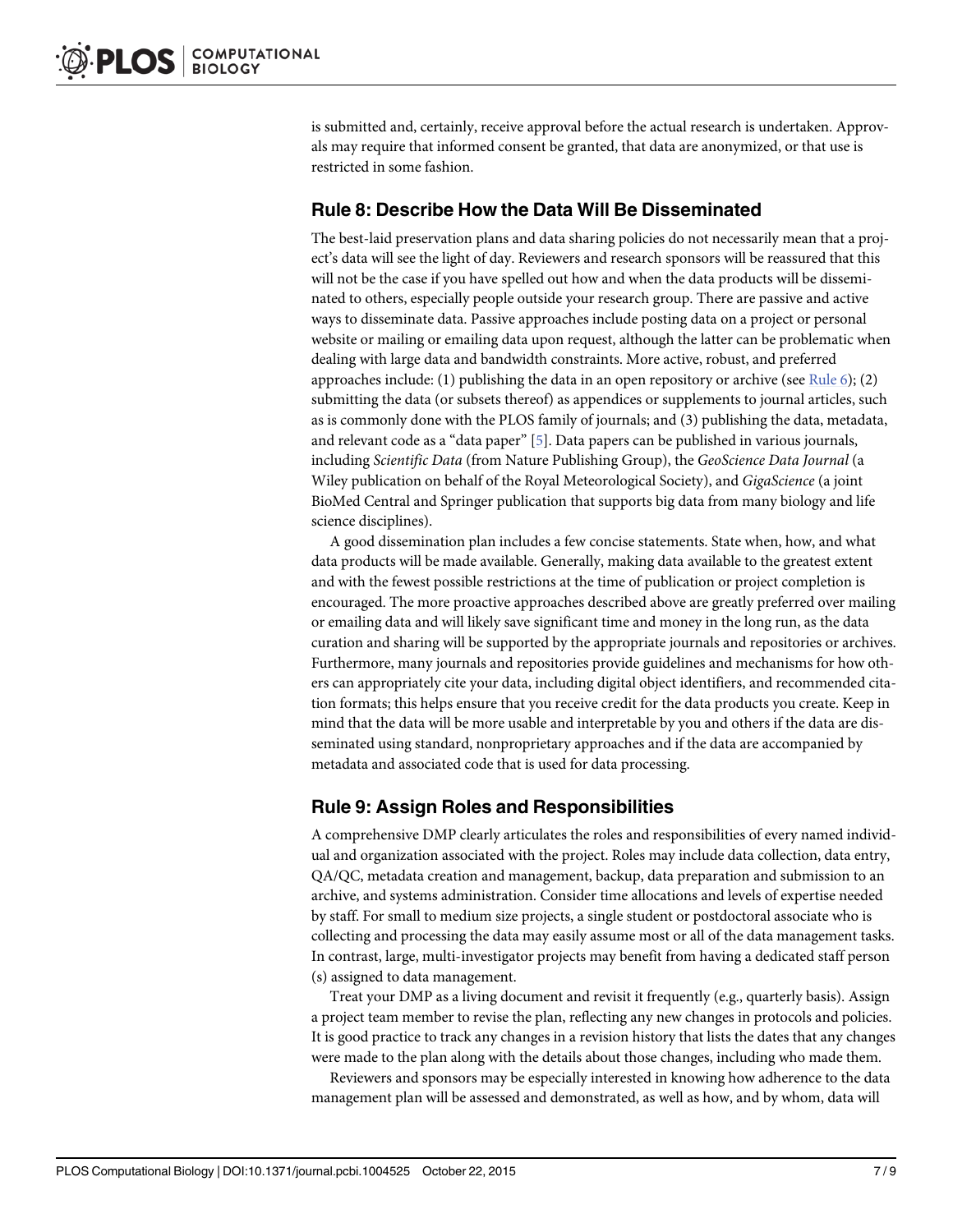<span id="page-7-0"></span>be managed and made available after the project concludes. With respect to the latter, it is often sufficient to include a pointer to the policies and procedures that are followed by the repository where you plan to deposit your data. Be sure to note any contributions by nonproject staff, such as any repository, systems administration, backup, training, or high-performance computing support provided by your institution.

# Rule 10: Prepare a Realistic Budget

Creating, managing, publishing, and sharing high-quality data is as much a part of the 21st century research enterprise as is publishing the results. Data management is not new—rather, it is something that all researchers already do. Nonetheless, a common mistake in developing a DMP is forgetting to budget for the activities. Data management takes time and costs money in terms of software, hardware, and personnel. Review your plan and make sure that there are lines in the budget to support the people that manage the data (see  $Rule 9$ ) as well as pay for the requisite hardware, software, and services. Check with the preferred data repository (see [Rule 6](#page-4-0)) so that requisite fees and services are budgeted appropriately. As space allows, facilitate reviewers by pointing to specific lines or sections in the budget and budget justification pages. Experienced reviewers will be on the lookout for unfunded components, but they will also recognize that greater or lesser investments in data management depend upon the nature of the research and the types of data.

# Conclusion

A data management plan should provide you and others with an easy-to-follow road map that will guide and explain how data are treated throughout the life of the project and after the project is completed. The ten simple rules presented here are designed to aid you in writing a good plan that is logical and comprehensive, that will pass muster with reviewers and research sponsors, and that you can put into practice should your project be funded. A DMP provides a vehicle for conveying information to and setting expectations for your project team during both the proposal and project planning stages, as well as during project team meetings later, when the project is underway. That said, no plan is perfect. Plans do become better through use. The best plans are "living documents" that are periodically reviewed and revised as necessary according to needs and any changes in protocols (e.g., metadata, QA/QC, storage), policy, technology, and staff, as well as reused, in that the most successful parts of the plan are incorporated into subsequent projects. A public, machine-readable, and openly licensed DMP is much more likely to be incorporated into future projects and to have higher impact; such increased transparency in the research funding process (e.g., publication of proposals and DMPs) can assist researchers and sponsors in discovering data and potential collaborators, educating about data management, and monitoring policy compliance [[6\]](#page-8-0).

#### Acknowledgments

This article is the outcome of a series of training workshops provided for new faculty, postdoctoral associates, and graduate students.

#### References

- [1.](#page-0-0) Bourne PE, Chalupa LM (2006) Ten simple rules for getting grants. PLoS Comput Biol 2(2): e12. PMID: [16501664](http://www.ncbi.nlm.nih.gov/pubmed/16501664)
- [2.](#page-0-0) Zhang W. (2014) Ten simple rules for writing research papers. PLOS Comput Biol 10(1):e1003453. doi: [10.1371/journal.pcbi.1003453](http://dx.doi.org/10.1371/journal.pcbi.1003453) PMID: [24499936](http://www.ncbi.nlm.nih.gov/pubmed/24499936)